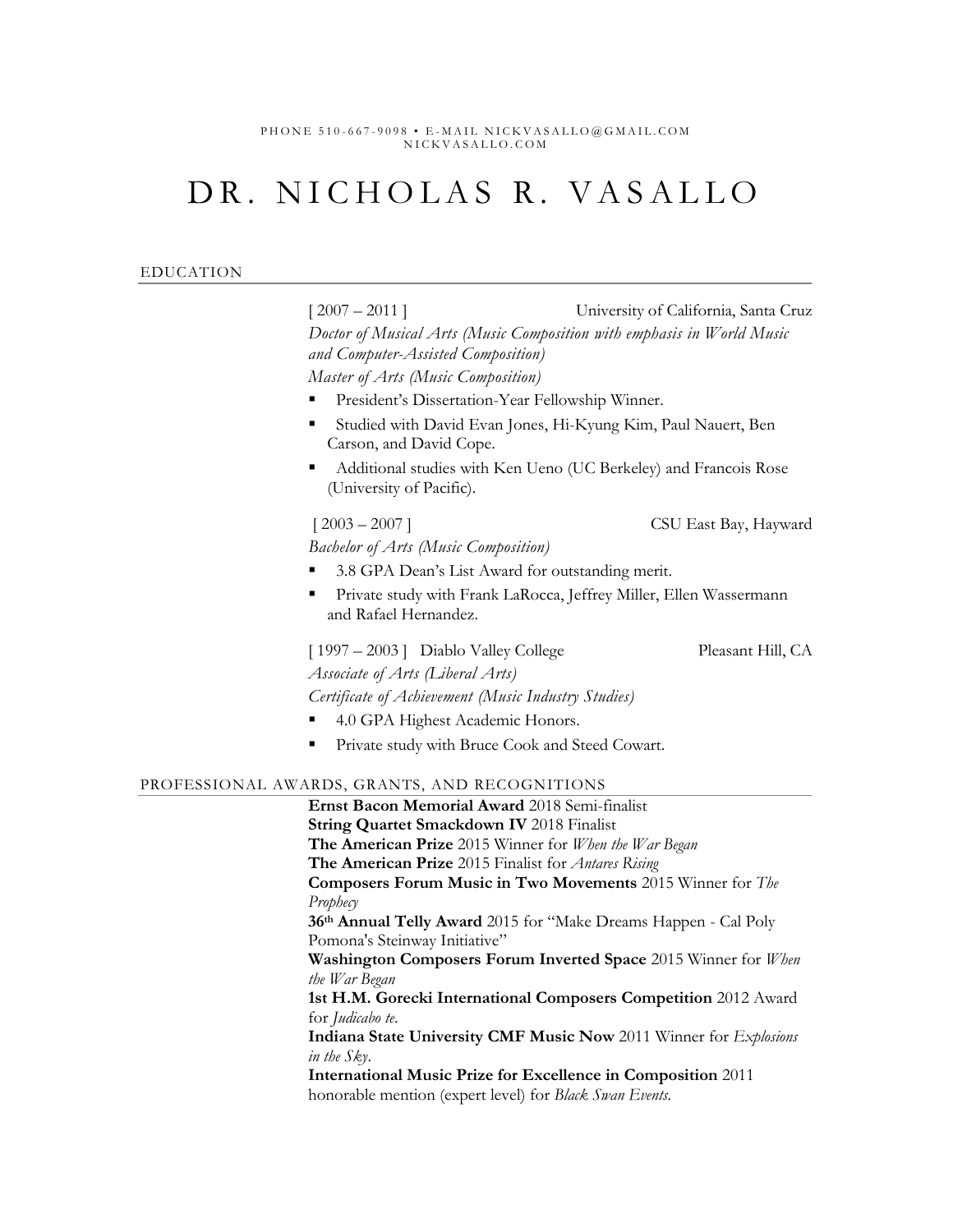**Truman State University/MACRO Composition** 2011 Award for *Antares Rising*. **All the Cool Parts Idol Competition** 2010-2011 Winner for *Expand the Hive.* **Pacific Rim Music Festival** 2010 Premiere Selection for *Collapsing Obsidian Sun*. **San Francisco Choral Artists New Voices** 2009 Award for *De civitatibus*. **April in Santa Cruz Contemporary Music Festival** 2009 Official Selection for *Explosions in the Sky*; 2008 Official Selection for *Coalescence*. **David Cope Award for Compositional Excellence** 2008 Winner for *The Battle Within*. **UCSC Student Orchestral Competition** 2008 Winner for *Expand the Hive*. **Seattle Pianist Collective Call for Scores** 2008 Award for *Transient Reflections*. **60x60 Project (Pacific Rim mix)** 2008 Official Selection for *Evanescent Revolutions*. **soundSCAPE Festival (Pavia, Italy)** 2008 Finalist for *Coalescence*. **CSUEB Student Choral Composition** 2007 Winner for *Lumen et Tenebras*. **New Jersey International Film Festival** 2006 Film Score Selection for *Sinful*. **John Lennon Songwriting Bus** 2005 Official Selection. **KSJS 90.5FM Best Metal Album** 2001 Finalist for *Antagony*.

# ACADEMIC AWARDS, GRANTS, AND RECOGNITIONS

**UCSC Distinguished Graduate Alumni** Award 2020 **Cal State East Bay "40 Under 40"** 2017 Award **Cal Poly Pomona Special Projects For Improving The Classroom Experience (SPICE)** Grant 2015 **Cal Poly Pomona Provost's Award for Excellence in Teaching** 2014 Nomination. **Cal Poly Pomona President's Research, Scholarship, and Creative Activity** 2014 Fellowship Award. **San Francisco Classical Voice Music Educator Award** 2013 First Runner Up. **[UCSC President's Dissertation](http://vasallo.netdojo.com/test/images/sc_sentinel.jpg)-Year Fellowship Competition** 2010- 2011 Winner. **[Faculty Member of the Year](http://vasallo.netdojo.com/test/images/Gavilan-article.jpg)** 2010-2011 Nominee at Gavilan College. **Porter College Graduate Arts Research Grant** 2009 and 2011 Award. **UCSC Doctoral Tuition and Fee Fellowship** 2007-2010 Award. **UCSC Chancellors Doctoral Fellowship** 2007-2009 Award. **UCSC Music Department Discretionary Funds** 2009 and 2010 Award. **CSUEB Dean's List** 2004-2007 Award. **DVC Academic Honors** 2003 Award.

# TEACHING

[ 2015 – present ] Diablo Valley College Pleasant Hill, CA *Professor*

Courses: Intro to Music Composition, Advanced Music Composition, Counterpoint, Orchestration and Arranging for Digital Instruments, Intro to Digital Audio and MIDI, History of Electronic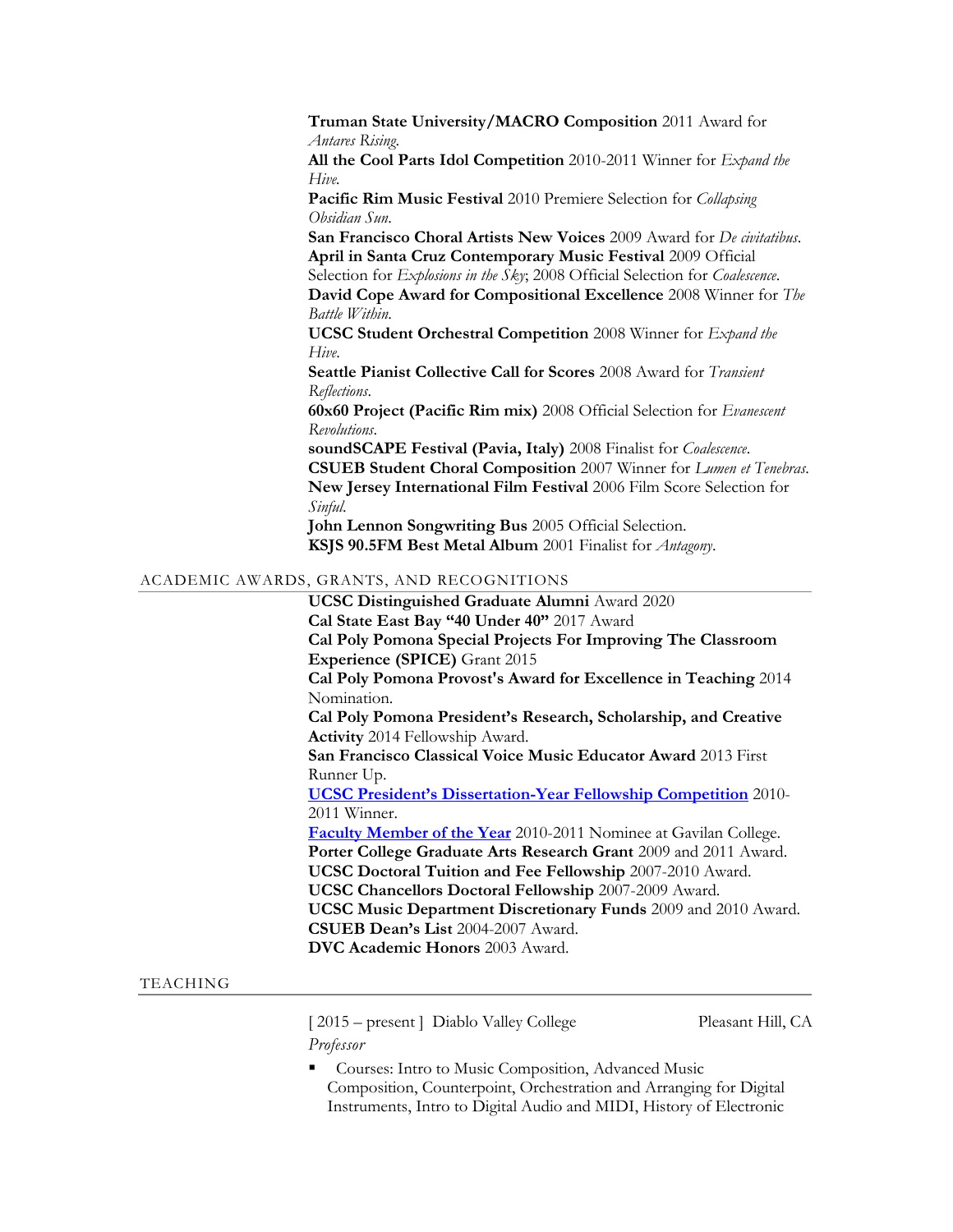|                                 | Music, History of Rock and R&B, Sound for Picture, Songwriting,<br>Music Appreciation, Introduction to Pro Tools, History of Jazz.                                                                                                                     |                                      |                |  |
|---------------------------------|--------------------------------------------------------------------------------------------------------------------------------------------------------------------------------------------------------------------------------------------------------|--------------------------------------|----------------|--|
|                                 | [2013 – 2015] California State Polytechnic University<br><b>Assistant Professor</b>                                                                                                                                                                    |                                      | Pomona, CA     |  |
|                                 | Courses: Music Theory, Music Appreciation, Counterpoint, Studio<br>Electric Bass, Songwriting, Music Industry Internship, Music Industry<br>Seminar, Senior Project.                                                                                   |                                      |                |  |
|                                 | [2011 – 2013] California State University, East Bay<br>Lecturer                                                                                                                                                                                        |                                      | Hayward, CA    |  |
|                                 | Courses: Applied Composition, Music Theory, Electronic Music,<br>Digital Audio Production, Instrumentation, History of Rock & Roll,<br>Music Appreciation, Sight Singing/Ear Training.                                                                 |                                      |                |  |
|                                 | $[2010 - 2013]$ Gavilan College                                                                                                                                                                                                                        |                                      | Gilroy, CA     |  |
|                                 | <b>Adjunct Professor</b><br>Courses: Music Theory, Music History, Songwriting and<br>Composition.                                                                                                                                                      |                                      |                |  |
|                                 | Faculty Member of the Year 2010-2011 Nominee.                                                                                                                                                                                                          |                                      |                |  |
|                                 | GCFA Fine Arts Representative.                                                                                                                                                                                                                         |                                      |                |  |
|                                 | [2010] Los Medanos College<br><b>Adjunct Professor</b>                                                                                                                                                                                                 |                                      | Pittsburg, CA  |  |
|                                 | Courses: Popular Musics in American Culture.                                                                                                                                                                                                           |                                      |                |  |
|                                 | University of California, Santa Cruz<br>[2010]                                                                                                                                                                                                         |                                      |                |  |
|                                 | Lecturer<br>Courses: Beginning Theory and Musicianship.                                                                                                                                                                                                |                                      |                |  |
|                                 | $[2007 - 2010]$                                                                                                                                                                                                                                        | University of California, Santa Cruz |                |  |
|                                 | Graduate Teaching Associate                                                                                                                                                                                                                            |                                      |                |  |
|                                 | Courses: Beginning Theory and Musicianship I and II, Theory,<br>Literature, and Musicianship I and II, Music of The Beatles, 16th and<br>18th century Counterpoint, 20th Century Music, Basic to Advanced<br>Musicianship and Keyboard.                |                                      |                |  |
|                                 | $[2007 - 2010]$ Various                                                                                                                                                                                                                                |                                      | Santa Cruz, CA |  |
|                                 | Guitar Teacher                                                                                                                                                                                                                                         |                                      |                |  |
|                                 | Teaching the fundamentals of guitar to beginning students. One<br>hour weekly lessons where students learn how to read tablature,<br>notation, and basic theory. Specialized in Rock, Folk, Blues, Heavy<br>Metal, and basic Classical guitar playing. |                                      |                |  |
| <b>SERVICE &amp; LEADERSHIP</b> |                                                                                                                                                                                                                                                        |                                      |                |  |
|                                 |                                                                                                                                                                                                                                                        |                                      |                |  |

*Committee Member*

[ 2015 – present ] Diablo Valley College

▪ Music Industry Studies Advisory Board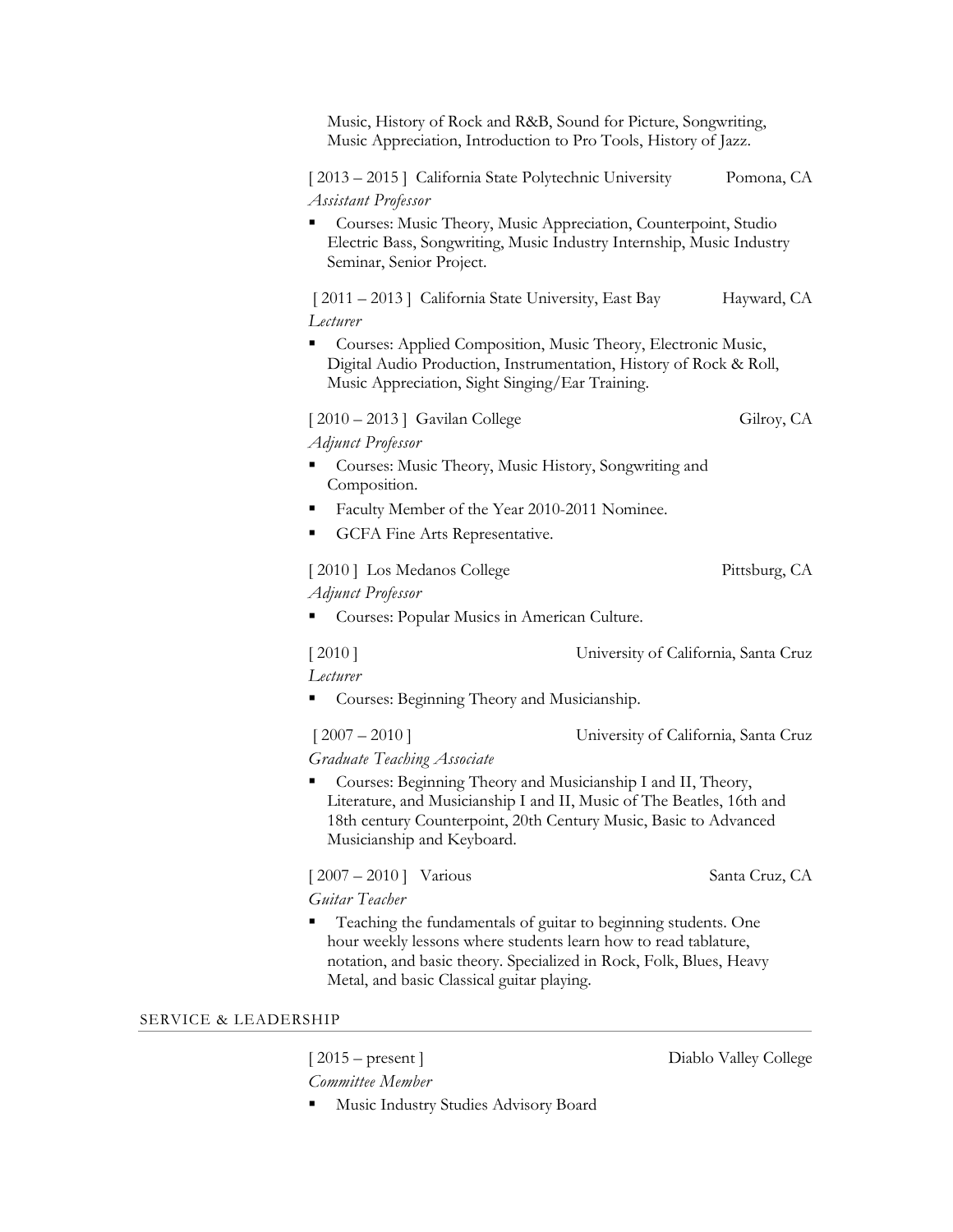- **Information & Instructional Technology Committee**
- Workforce Development Committee
- **Online Education Initiative**

[ 2017 – 2020 ] Music Dept. Diablo Valley College *Co-Chair*

- Meet deadlines established by the department or administration.
- Coordinate the "member-generated" schedule with the Instruction Office recommendations.
- Maintain a balanced department budget.
- Maintain communication with all department members and parttime staff.

[ 2015 – present ] Music Dept. Diablo Valley College *Director of Music Industry Studies, AV Technology, and Music Composition*

- Oversee the Music Industry Studies Program and execute all administrative duties that it entails.
- Oversee the AudioVisual Technology area and execute all administrative duties that it entails.
- Oversee the Music Composition area and execute all administrative duties that it entails.

[ 2013 – 2015 ] Cal Poly Pomona

*Committee Member*

- Special Projects for Improving the Classroom Experience (SPICE)
- Steinway Initiative
- **Effective Instruction**
- Making C.L.A.S.S. a Destination College
- Music Board

[ 2013 – 2015 ] Cal Poly Pomona [ City, State ] *Committee Chair/2nd Chair*

Music Production and Music Industry senior projects (20-25 on average annually).

[ 2013 – 2015 ] Cal Poly Pomona [ City, State ] *Faculty Advisor*

- Music Uniting Student Entertainers (MUSE) Student Club.
- Incoming freshman and transfer music majors.

[ 2012 – 2019 ] Composers, Inc. [ City, State ] *Artistic Director*

▪ Attend board meetings, judge composition competitions, arrange seasons, and compose new works with the premier composers collective on the West Coast.

[ 2012 – 2013 ] CSU East Bay, Hayward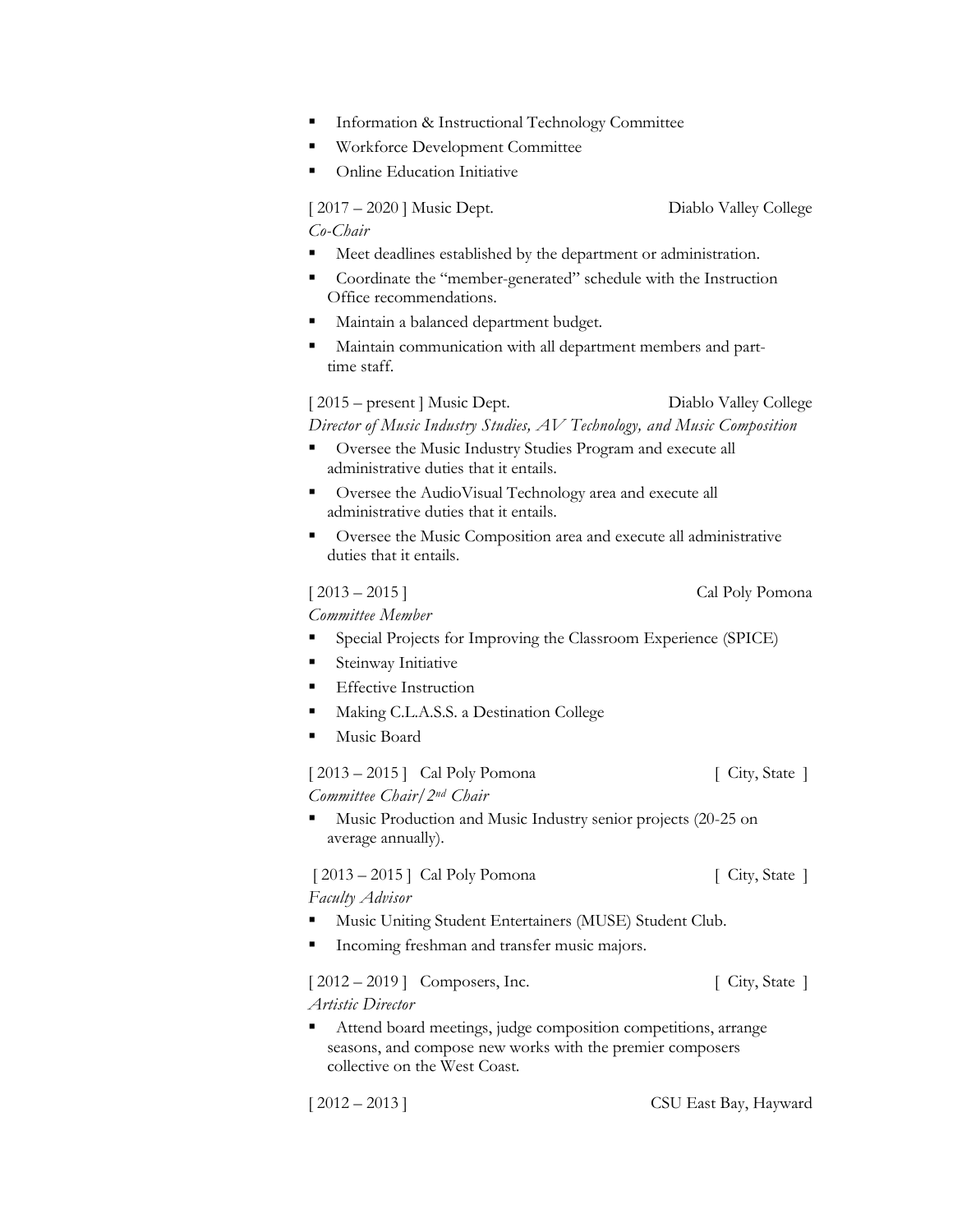# *Faculty Advisor*

Multimedia Music Box (MMB): A student-run organization with the mission of working on "music from movies, anime, video games and other multimedia. Our purpose is to make this music ours - arrange it, learn it, and perform it."

*Graduate Thesis Committee*

[ 2012 – 2013 ] CSU East Bay, Hayward

Service as thesis advisor, examiner, and adjudicator for Master's level students: Dave Waugh, Ryan Rey, and Chris Dyer.

[ 2011 – 2012 ] Gavilan College Faculty Association Gavilan College *Fine Arts Representative*

Elected to represent the Fine Arts Dept. in GCFA council meetings.

[ 2009 – 2010 ] University of California, Santa Cruz

*Graduate Student Representative*

Attend meetings of both the Music Graduate Committee and of full-time faculty (usually a total of 2-3 meetings per quarter) for the academic year, and to relay concerns, comments, requests or suggestions of graduate students regarding the curriculum and administration of the music program.

# [ 2009 – 2010 ] University of California, Santa Cruz

*Graduate Arts Research Committee*

1-2 meetings of this committee which, in cooperation with the Porter Provost, allocates funds in response to student applications.

[ 2007 – 2008 ] University of California, Santa Cruz

*Graduate Student Researcher*

Assistant to Director of April in Santa Cruz Contemporary Music Festival 2008, and Andrew Imbrie Festival.

[ 2005 – 2007 ] Society of Composers, Inc. CSU East Bay, Hayward *President*

Student chapter president in charge of organizing meetings, concerts, workshops, etc.

[ 2005 – 2007 ] The Vertigo Series CSU East Bay, Hayward *Director*

- 
- Directed chamber ensemble at CSUEB, in charge of providing music, scheduling rehearsals, concerts, recordings, etc.

# RESIDENCIES

- Drexel University, Philadelphia, PA, featured composer in residence, June 2015.
- Washington State University, Pullman, WA, featured composer in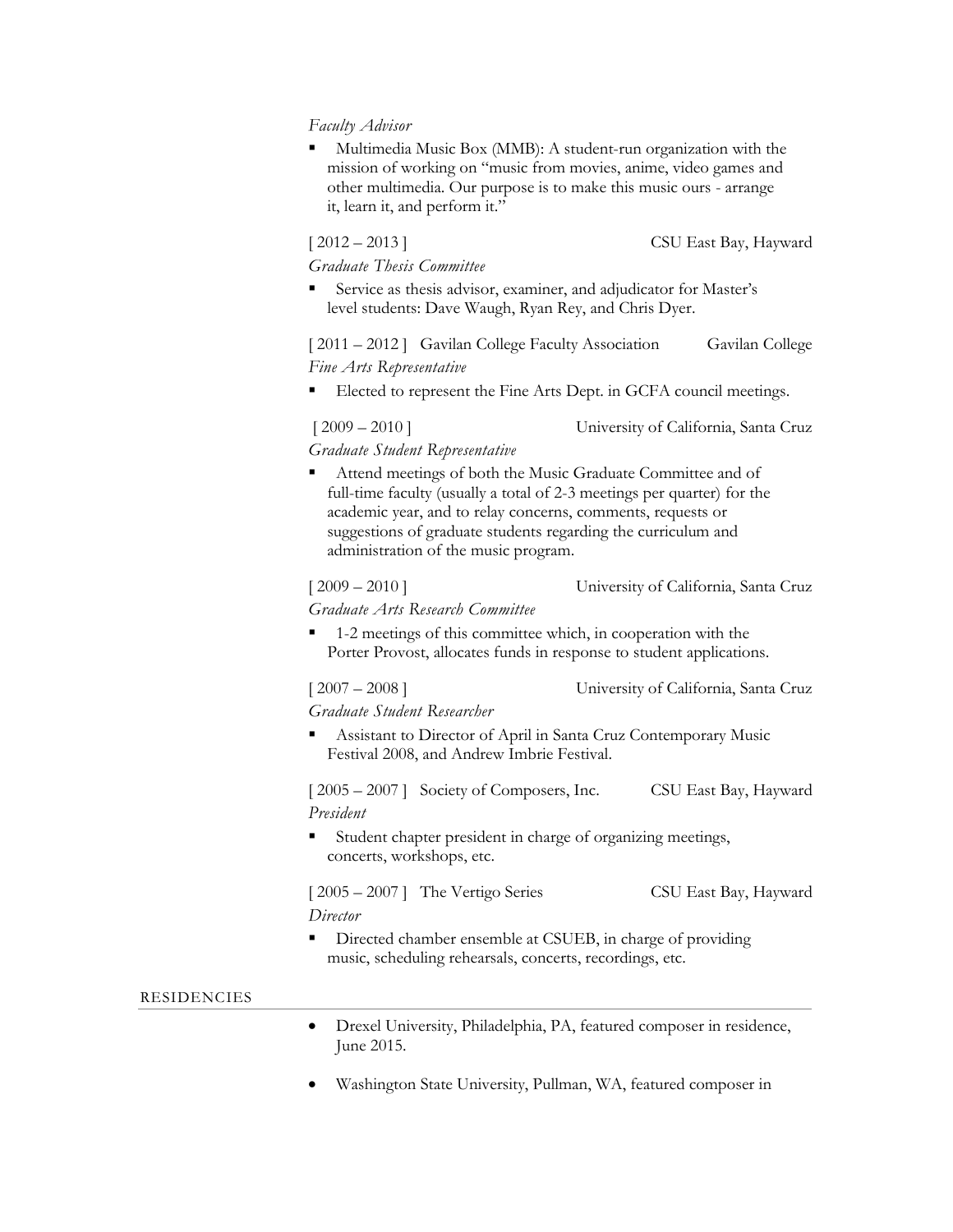residence, November 2013.

### SELECTED WORKS AND COMMISSIONS

*Ozymandias* (2014) 11 min. for electric guitar, percussion, and string quartet Premiere: April 29, 2014 Commissioned by The Living Earth Show and Friction Quartet

*The Prophecy* (2013) 11 min. for SATB Premiere: November 15, 2013 Commissioned by WSU Concert Choir

*In Another Time* (2012) 5 min. for chamber winds Premiere: May 22, 2012 Commissioned by CSUEB Wind Ensemble

*Shred* (2012) 10 min. for string orchestra Premiere: June 7, 2012 Commissioned by CSUEB String Orchestra

*Black Swan Events* (2011) 17 min. concerto for electric guitar and orchestra \* 2011 International Music Prize for Excellence in Composition Commissioned by SF Conservatory New Music Ensemble

*Elements of Metal: II. Omnes Perituri* (2011) 6 min. for string quartet Premiere: April 29, 2011. University of California, Santa Cruz Commissioned by UCSC Resident String Ensemble

*Antares Rising* (2010) 8 min. for wind ensemble w/ taiko group Premiere: May 15, 2010. University of California, Santa Cruz \* 2011 Truman State University/MACRO Composition Award Commissioned and performed by UCSC Winds and Watsonville Taiko

*Elements of Metal: I. Collapsing Obsidian Sun* (2009) 7 min. for haegum, violin, cello Premiere: April 22, 2010. University of California, Santa Cruz \* 2010 Pacific Rim Music Festival Premiere Selection Commissioned by CMEK and Del Sol String Quartet

*Explosions in the Sky* (2009) 7 min. for horn, piano, violin, viola, cello Premiere: April 19, 2009. University of California, Santa Cruz \* 2011 Indiana State University CMF Music Now winner Commissioned and performed by SF Conservatory Chamber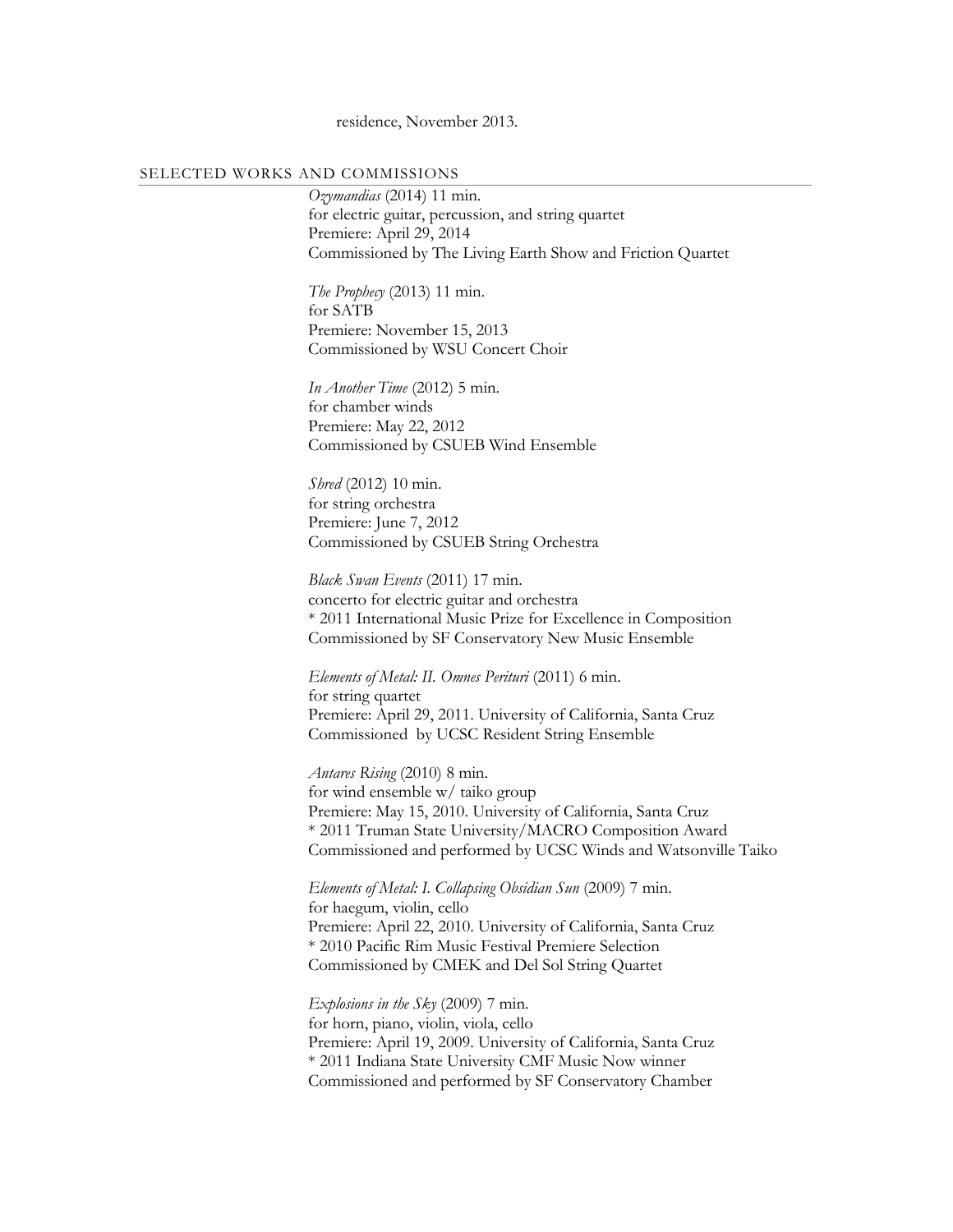*Expand the Hive* (2008) 5 min. for orchestra Premiere: November, 21, 2008. University of California, Santa Cruz \* 2010-2011 All the Cool Parts Idol Competition Winner \* 2008 UCSC Student Orchestral Competition Winner Performed by UCSC Orchestra under Nicole Paiement

*Coalescence* (2008) 6 min. for chamber orchestra Premiere: April 23, 2008. University of California, Santa Cruz Performed by UCSC Chamber Orchestra under Nathaniel Berman \* 2008 soundSCAPE Festival (Pavia, Italy) Finalist

*Evanescent Revolutions* (2008) 4 min. for disklavier Premiere: April 18, 2008. Mills College, Oakland, CA \* 2008 60x60 Project (Pacific Rim mix) Official Selection

*Transient Reflections* (2007) 6 min. for piano Premiere: June 1, 2008. Seattle Art Museum, Seattle, WA Performed by Seattle Pianists Collective \* 2008 Seattle Pianist Collective Call for Scores Award

*De civitatibus* (2007) 4 min. for SATB Premiere: June 13, 2009. St. Mark's Lutheran Church, San Francisco Performed by San Francisco Choral Artists \* 2009 San Francisco Choral Artists New Voices Award

*Lumen et Tenebras* (2007) 5 min. for SATB Premiere: March 18, 2007. Mission San Jose, Fremont, CA Performed by CSUEB University Singers \* 2007 CSUEB Student Choral Composition Winner

#### AREAS OF SPECIALIZED STUDY

**Avid Certified Instructor:** Pro Tools 101, 110. **Electronic Music:** production, history, computer-assisted composition (spectral music, algorithmic music), and sampling. **Digital Audio Production:** building a DAW, creating a network of DAW's, MIDI synthesis, software (Pure Data, Ableton, Pro Tools, Cakewalk Sonar, AudioSculpt, Logic Audio, Wavelab, and more), hardware, recording engineering, and mixing. **Music Notation Software**: trained in Sibelius, Finale, and MuseScore. Film & Media Composition: techniques, history, and applications. **Music Industry Studies:** production, management, royalties, publishing, and promotion. **György Ligeti and Giancinto Scelsi:** compositional techniques in regards to harmony, form, counterpoint, and rhythm.

**Spectral Music**: theory, techniques, history, and literature.

**North American Taiko:** music history, sociology, performance practice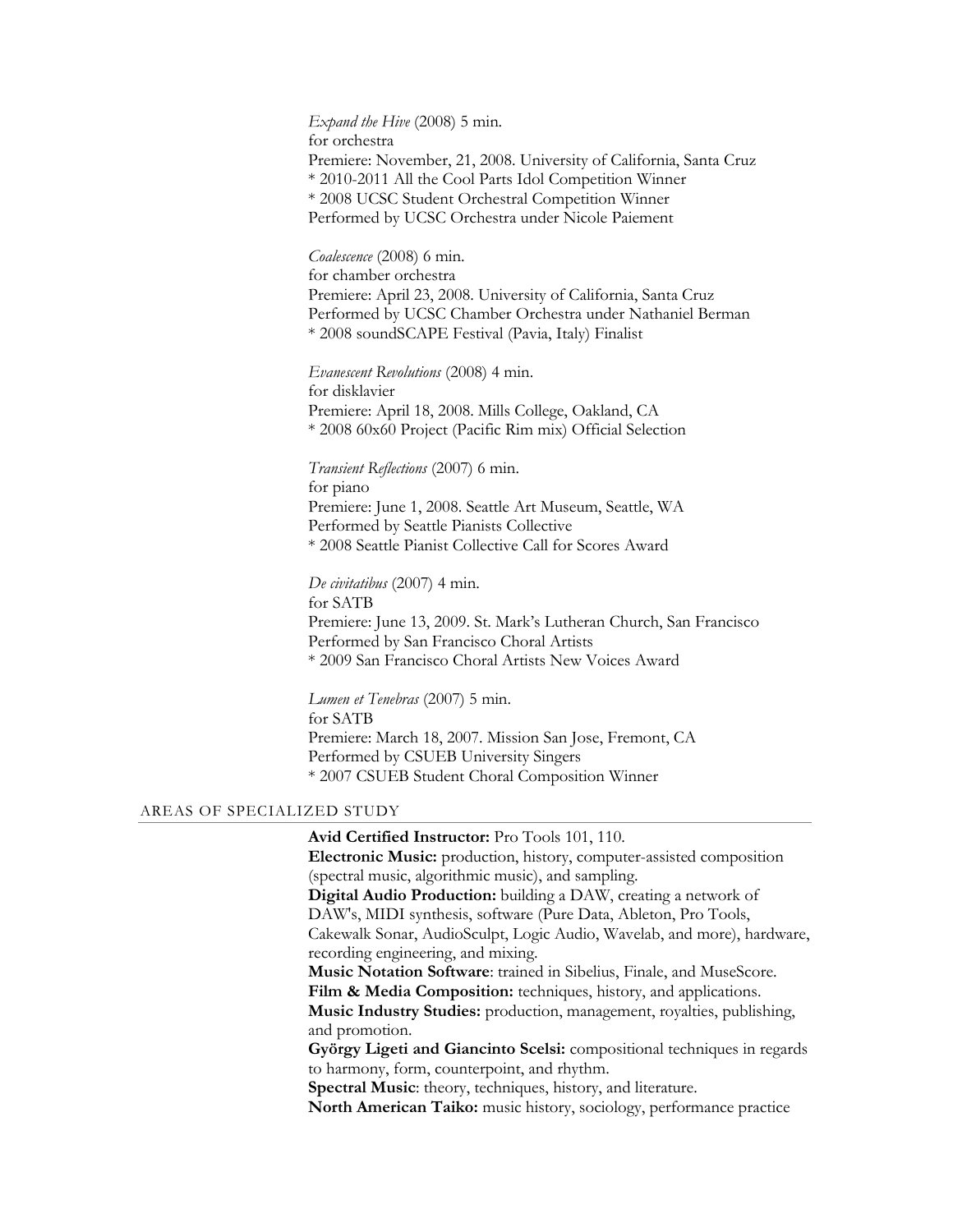and theory.

**Traditional Korean music:** and performance practice (see workshop below).

**Popular Music [Rock, Hip-Hop, and Heavy Metal]** history, sociology, performance practice and theory.

**Songwriting:** skills in melody, harmony, and arranging as well as creative approaches to musical composition, lyric writing, and an individual writing style.

# INVITED LECTURES, PRESENTATIONS, AND WORKSHOPS

- "Reality Check: Being a Modern Day Composer" and "Morphology and Space in My Music," Student Composers Symposium, CSU East Bay, April 22, 2015.
- "Morphology and Space in My Music," Provost's Symposium for Faculty Scholarship, Cal Poly Pomona Bronco Student Center, December 12, 2014.
- "Asian-Americans Combating Stereotypes," Pilipino American Studies Kollective (PASK), Cal Poly Pomona, November 18, 2014.
- "The Current State of the Music Industry," Nihon Kogakuin Group of Japanese students, Cal Poly Pomona, November 13, 2014.
- "Grad School and Networking," Senior Seminar, Cal Poly Pomona, October 24, 2014.
- "Creating a Successful Senior Project," Senior Seminar, Cal Poly Pomona, October 17, 2014.
- "Compositional techniques and processes in the music of Nick Vasallo," Composition seminar, Washington State University, November 15, 2013.
- "Stylistic Polyphony: Musical Eclecticism in My Music," Student Composers Symposium, CSU East Bay, Nov. 9, 2012.
- "Electronic Music Composition," Bay Area Digital Arts, San Lorenzo High School, Dec. 7, 2011.
- "Fractals: The Meeting of Classical and Metal Music," Sound Arts seminar, UC Santa Cruz, May 26, 2010.
- "Compositional techniques and processes in the music of Nick Vasallo," 20th Century Music seminar, UC Santa Cruz, March 8, 2010.
- "Music of Nick Vasallo," Sound Arts seminar, UC Santa Cruz, May 13, 2009.
- "Dark Reflections: The Disregarded Parallels Between Classical and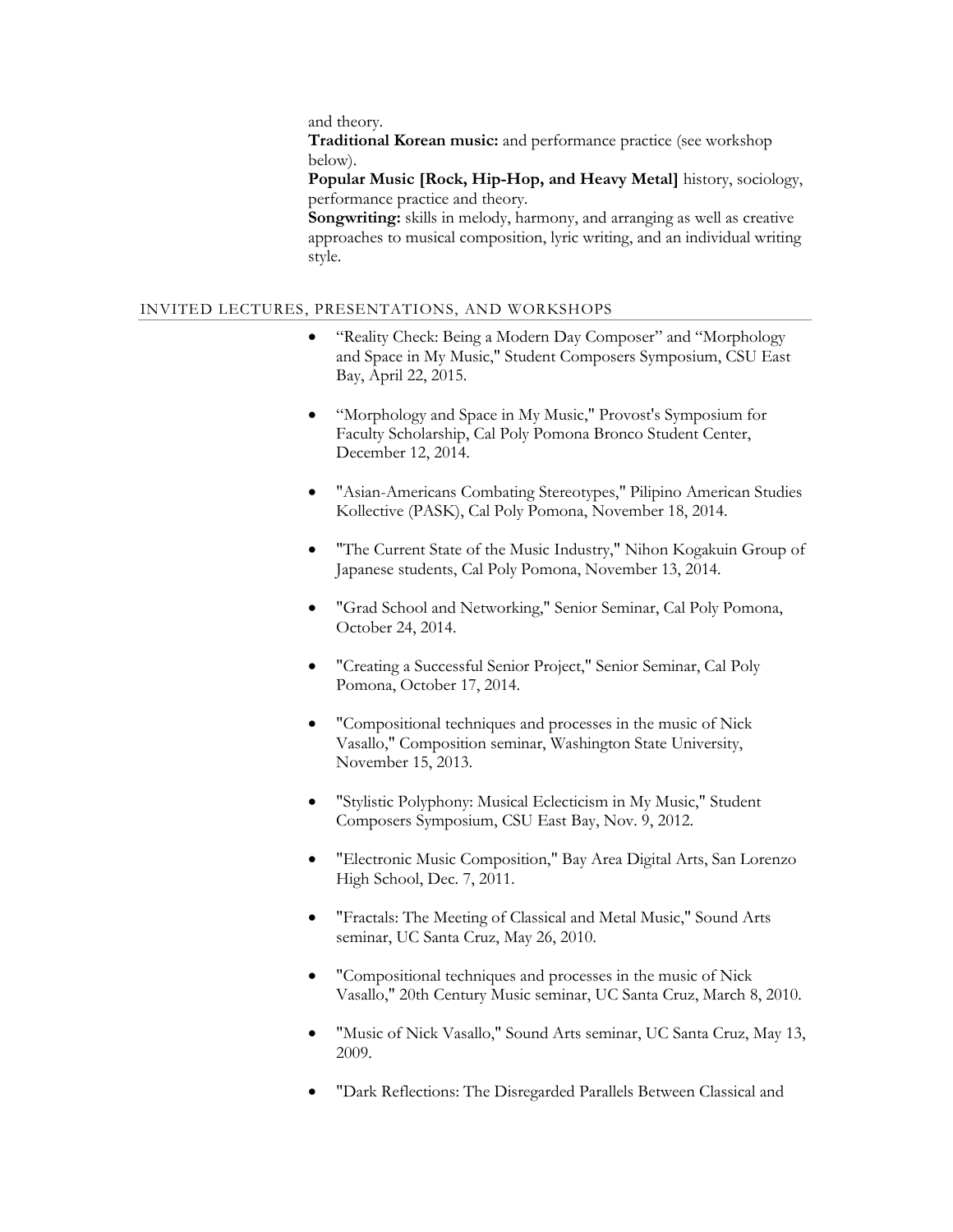Metal Music," Methods of Research seminar, UC Santa Cruz, Dec. 10, 2007.

# DISCOGRAPHY AND PRODUCTIONS

- *Oblivion – [Called to Rise](http://obtainoblivion.bandcamp.com/)*, Unique Leader Records, #12046-2, January 2013.
- *[Monuments Emerge,](http://www.amazon.com/Monuments-Emerge-Nick-Vasallo/dp/B007C7FEZK)* Innova Recordings, #821, April 2012.
- [let the machines do it for us,](http://nickvasallo.bandcamp.com/album/let-the-machines-do-it-for-us) Kunaki, LLC PX00ISYXUX, May 2011.
- *Days of Night*, Deepsend Records DSR 041, 2009.
- **[The Burning,](http://www.amazon.com/Burning-Nick-Vasallo/dp/B000ZTDWAG) Ars Nova Classics CD-0105, November 2007.**

#### PUBLICATIONS AND WRITINGS

**De civitatibus,** Santa Barbara Music Publishing, Inc., SBMP 1190, 2014.

**Stylistic Polyphony: Polystylism and Eclecticism in "Black Swan Events",** Dissertation paper for DMA, Spring 2011, UC Santa Cruz.

**Power and Complexity: The Music of Metal, Taiko, and György Ligeti,** Doctoral Qualifying Exam papers, Spring 2010, UC Santa Cruz.

### INTERVIEWS AND ARTICLES

**[Mobius Trio Video Premiere: Nick Vasallo's Dark](http://www.icareifyoulisten.com/2014/03/mobius-trio-video-premiere-nick-vasallos-dark-matter/) Matter** - I Care If You Listen (March 31, 2014) **["San Francisco Classical Voice](http://myemail.constantcontact.com/San-Francisco-Classical-Voice-Announces-Winners-of-First-Annual-Music-Educator-Award.html?soid=1101245884645&aid=4F6MU63m11E) Announces Winners of First [Annual Music Educator Award"](http://myemail.constantcontact.com/San-Francisco-Classical-Voice-Announces-Winners-of-First-Annual-Music-Educator-Award.html?soid=1101245884645&aid=4F6MU63m11E)** - San Francisco Classical Voice Press Release (April 5, 2013) **["Music alum, lecturer releases CD, two pieces to debut](http://www20.csueastbay.edu/news/blog/2012/04/nick-vasallo-cd.html) on [campus this spring"](http://www20.csueastbay.edu/news/blog/2012/04/nick-vasallo-cd.html)** - CSU East Bay news article (April 30, 2012) **["Composers, Inc. celebrates local talent at Old First"](http://www.examiner.com/classical-music-in-san-francisco/composers-inc-celebrates-local-talent-at-old-first)** - SF Music Examiner (October, 2011) **["CSUEB grad Nicholas Vasallo helping to revitalize CSUEB's](http://www20.csueastbay.edu/news/blog/2011/06/csueb-alum-nicolas-vasallo-helping-to-revitalize-music-department.html)  [music department"](http://www20.csueastbay.edu/news/blog/2011/06/csueb-alum-nicolas-vasallo-helping-to-revitalize-music-department.html)** - CSU East Bay news article (June, 2011) **["All the Cool Parts 2010 Idol Winner: Nick Vasallo"](http://allthecoolparts.blogspot.com/2011/06/acp-26.html)** - All the Cool Parts podcast interview (June, 2011) **["Synesthesia: Three Composers And Their Sensory Inspiration"](http://turnstylenews.com/2011/05/18/synesthesia-three-composers-and-their-sensory-inspiration/)** - Bullett magazine article (Spring 2011, Vol. II) **["Skilled instructor inspires songwriting"](http://nickvasallo.com/images/Gavilan-article.jpg)** - newspaper featured article from Gavilan Press (April 25, 2011) **["Music student gets \\$21,000 fellowship"](http://www.santacruzsentinel.com/ci_15180176)** - newspaper featured article from Santa Cruz Sentinel (May 28, 2010) **["Time to Face the Music"](http://www.cityonahillpress.com/2009/09/21/time-to-face-the-music)** - newspaper article and interview from City on a Hill Press (Sept. 2009) **[UCSC Featured Student](http://www.youtube.com/watch?v=sUeQ9wVWbVY)** - video interview from (July 2008) **["Classical Mayhem"](http://www.anti-mag.com/nick_vasallo.html)** - interview and article from Anti-Mag (March 2008) **["Former CSUEB Music Student Releases CD"](http://nickvasallo.com/images/CSUEB_article_small.jpg)** - newspaper featured article from The Pioneer (January 2008) **["Nick Vasallo: Composer of Eclecticism"](http://www.freewebs.com/peterstanchek/interviews.htm)** - interview from The Harbinger (June 2007)